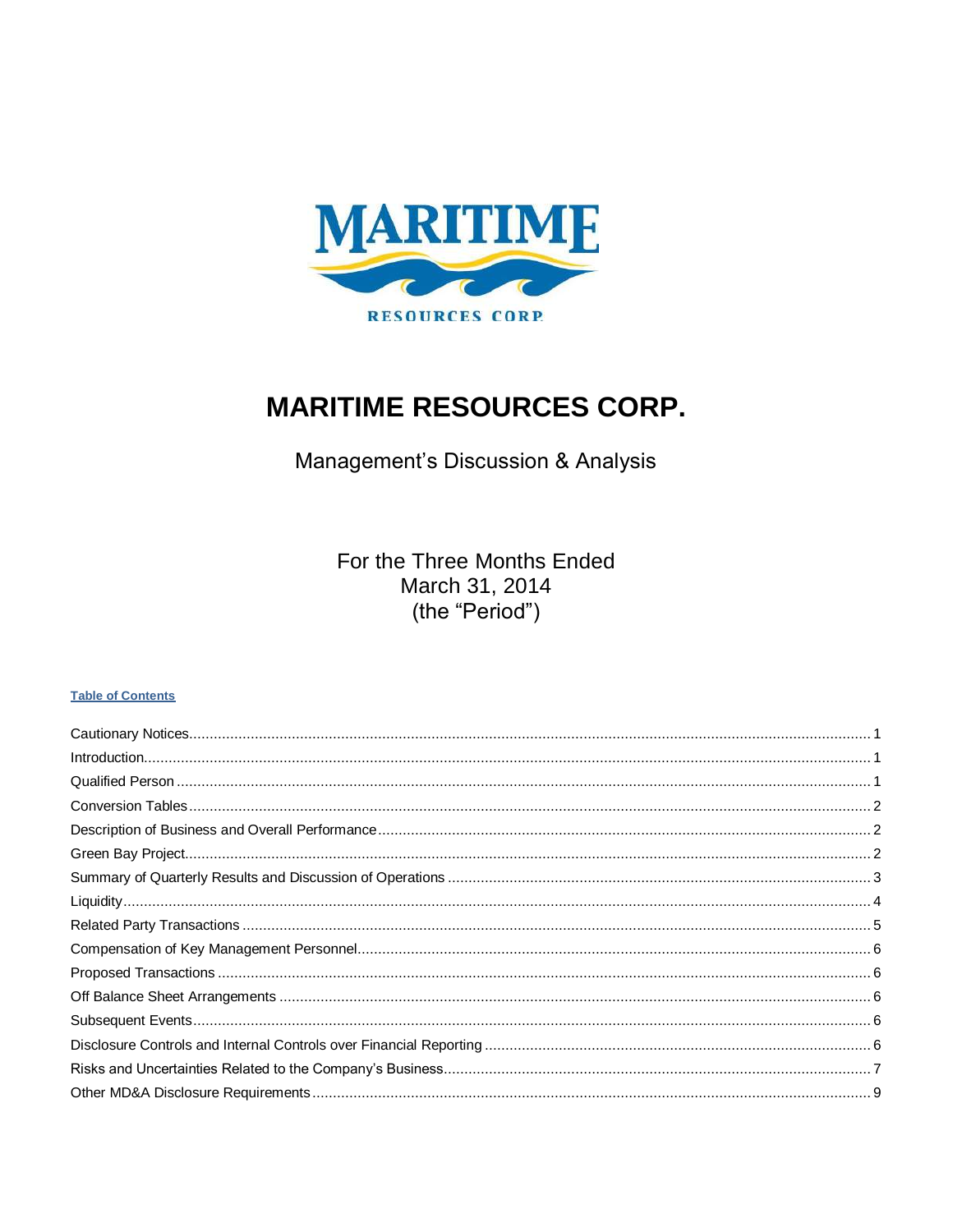# <span id="page-1-0"></span>**Cautionary Notices**

*The Company's financial statements for the three months ended March 31, 2014, and this accompanying Management's Discussion and Analysis ("MD&A") contain statements that constitute "forward-looking statements" within the meaning of National Instrument 51-102, Continuous Disclosure Obligations of the Canadian Securities Administrators. Forward-looking statements often, but not always, are identified by the use of words such as "seek", "anticipate", "believe", "plan", "estimate", "expect", "targeting" and "intend" and statements that an event or result "may", "will", "should", "could", or "might" occur or be achieved and other similar expressions. Forward-looking statements in this MD&A include statements regarding the Company's future exploration plans and expenditures, the satisfaction of rights and performance of obligations under agreements to which the Company is a part, the ability of the Company to hire and retain employees and consultants and estimated administrative assessment and other expenses. The forward*looking statements that are contained in this MD&A involve a number of risks and uncertainties. As a consequence, *actual results might differ materially from results forecast or suggested in these forward-looking statements. Some of these risks and uncertainties are identified under the heading "Risks and Uncertainties Related to the Company's Business" in this MD&A. Additional information regarding these factors and other important factors that could cause*  results to differ materially may be referred to as part of particular forward-looking statements. The forward-looking *statements are qualified in their entirety by reference to the important factors discussed under the heading "Risks and Uncertainties Related to the Company's Business" and to those that may be discussed as part of particular forwardlooking statements. Forward-looking statements involve known and unknown risks, uncertainties, assumptions and other factors that may cause the actual results, performance or achievements of the Company to be materially different from any future results, performance or achievements expressed or implied by the forward-looking statements. Factors that could cause the actual results to differ include market prices, exploration success, continued availability of capital and financing, inability to obtain required regulatory approvals, title to properties, and general market conditions. These statements are based on a number of assumptions, including assumptions regarding general market conditions, the timing and receipt of regulatory approvals, the ability of the Company and other relevant parties to satisfy regulatory*  requirements, the availability of financing for proposed transactions and programs on reasonable terms and the ability of *third-party service providers to deliver services in a timely manner. Forward-looking statements contained herein are made as of the date of this MD&A and the Company disclaims any obligation to update any forward-looking statements, whether as a result of new information, future events or results or otherwise. There can be no assurance that forward*looking statements will prove to be accurate, as actual results and future events could differ materially from those *anticipated in such statements. Accordingly, readers should not place undue reliance on forward-looking statements.*

#### <span id="page-1-1"></span>**Introduction**

The management's discussion and analysis ("MD&A" or "Report") of Maritime Resources Corp. (the "Company" or "Maritime") has been prepared by management in accordance with the requirements under National Instrument 51-102 as at May 13, 2014 (the "Report Date"), and provides comparative analysis of the Company's financial results for the Period. The following information should be read in conjunction with the Company's audited financial statement for the year ended December 31, 2013 and the Company's condensed interim financial statement for the period ended March 31, 2014 together with the notes thereto (collectively, the "Financial Statements"), Unless otherwise indicated, all dollar amounts in this document are in Canadian dollars.

The Financial Statements, together with this MD&A, are intended to provide investors with a reasonable basis for assessing the financial performance of the Company as well as potential future performance, and are not necessarily indicative of the results that may be expected in future periods. The information in the MD&A may contain forwardlooking statements, and the Company cautions investors that any forward looking statements by the Company are not guarantees of future performance, as they are subject to significant risks and uncertainties that may cause projected results or events to differ materially from actual results or events. Please refer to the risks and cautionary notices of this MD&A. Additional information relating to the Company may be found on SEDAR at *[www.sedar.com](http://www.sedar.com/)*.

#### <span id="page-1-2"></span>**Qualified Person**

Mr. Eric W. Norton, P.Eng. is the qualified person under National Instrument 43-101 responsible for the technical information presented in this MD&A and the supervision of work done in association with the exploration and development programs in respect of the Company's exploration property.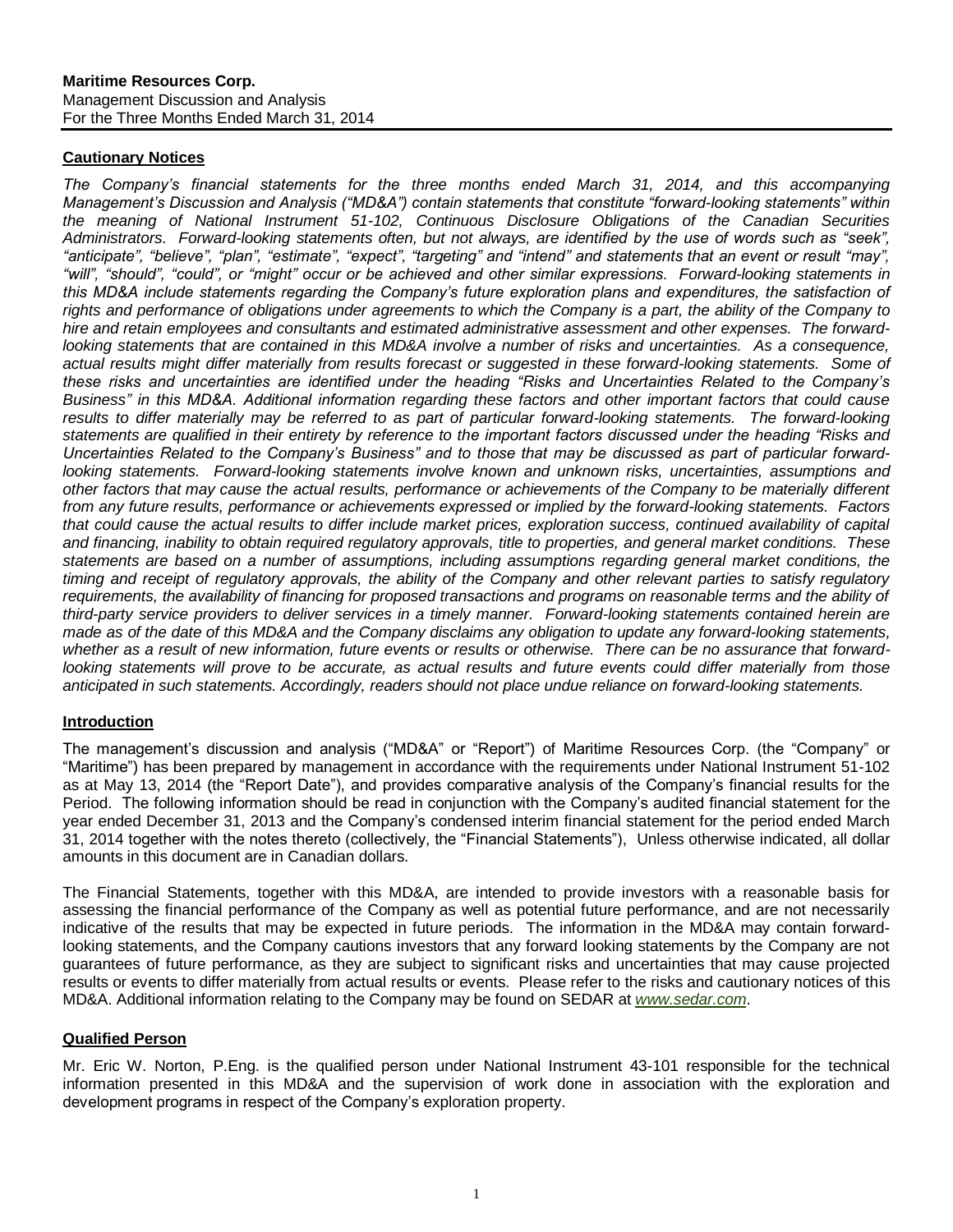# <span id="page-2-0"></span>**Conversion Tables**

For ease of reference, the following information is provided (www.onlineconversion.com):

| <b>Conversion Table</b> |               |           |                 |  |  |  |  |  |  |  |
|-------------------------|---------------|-----------|-----------------|--|--|--|--|--|--|--|
| <b>Imperial</b>         | <b>Metric</b> |           |                 |  |  |  |  |  |  |  |
| 1 Acre                  | $=$           | 0.404686  | <b>Hectares</b> |  |  |  |  |  |  |  |
| 1 Foot                  | $=$           | 0.304800  | <b>Metres</b>   |  |  |  |  |  |  |  |
| 1 Mile                  | $=$           | 1.609344  | Kilometres      |  |  |  |  |  |  |  |
| 1 Ton                   |               | 0.907185  | Tonnes          |  |  |  |  |  |  |  |
| 1 Ounce (troy)/ton      | $=$           | 34.285700 | Grams/Tonne     |  |  |  |  |  |  |  |

|         | Precious metal units and conversion factors |        |             |     |          |      |     |                  |  |
|---------|---------------------------------------------|--------|-------------|-----|----------|------|-----|------------------|--|
| ppb     | - Part per billion                          |        | ppb         | $=$ | 0.0010   | ppm  | $=$ | $0.000030$ oz/t  |  |
| ppm     | - Part per million                          |        | 100 ppb     | $=$ | 0.1000   | ppm  | $=$ | $0.002920$ oz/t  |  |
| OZ.     | - Ounce (troy)                              | 10,000 | ppb         | $=$ | 10.0000  | ppm  | $=$ | 0.291670 oz/t    |  |
| oz/t    | - Ounce per ton (avdp.)                     |        | ppm         | $=$ | 1.0000   | ug/g | $=$ | 1.000000 g/tonne |  |
| g       | - Gram                                      |        |             |     |          |      |     |                  |  |
| g/tonne | - gram per metric ton                       |        | 1 $oz/t$    | $=$ | 34.2857  | ppm  |     |                  |  |
| mg      | - milligram                                 |        | Carat       | $=$ | 41.6660  | mg/g |     |                  |  |
| kg      | - kilogram                                  |        | ton (avdp.) | $=$ | 907.1848 | kg   |     |                  |  |
| ug      | - microgram                                 |        | oz (troy)   | $=$ | 31.1035  | g    |     |                  |  |

# <span id="page-2-1"></span>**Description of Business and Overall Performance**

The Company is a gold and base metals exploration company with a focus on Canadian mining opportunities. The Company is a reporting issuer in British Columbia and Alberta, and trades on the TSX Venture Exchange under the symbol MAE.

- The Company completed the 2013 field program at its Green Bay gold project in north-central Newfoundland and Labrador, Canada. Results have been received from the surface trenching program, the mine water sampling, and metallurgical test work. Please refer to *Green Bay Project* in this document for additional details.
- The Company received the initial independent NI 43-101 Mineral Resource Estimate for its 100% owned Green Bay Gold property near Springdale, Newfoundland. The mineral resource for the property is estimated to contain in excess of 400,000 ounces of gold in the Measured and Indicated category, using a 3 g/t cut-off grade, and in excess of 600,000 ounces in the Inferred category, also at a 3 g/t cut-off grade.

# <span id="page-2-2"></span>**Green Bay Project**

Maritime's Green Bay gold property in Newfoundland consists of the Hammerdown, Orion and the Lochinvar gold deposits, separated by 1.5 km. Maritime has been updating remaining resources at Hammerdown, including the Muddy Shag and Rumbullion extensions and conducting exploration programs to expand the potential.

During fiscal 2013, Maritime:

released its maiden NI 43-101 compliant Mineral Resource Estimate compiled by Tetra Tech, which report includes all newly discovered gold mineralization resulting from the 2011 and 2012 exploration programs in addition to any un-mined deposits on the Green Bay property that remain from previous operation. Please refer to Maritime's May 28, 2013 News Release (NR 13-04) and the July 11, 2013 Technical Report filed on SEDAR and available on the company's website for detailed mineral resource statements.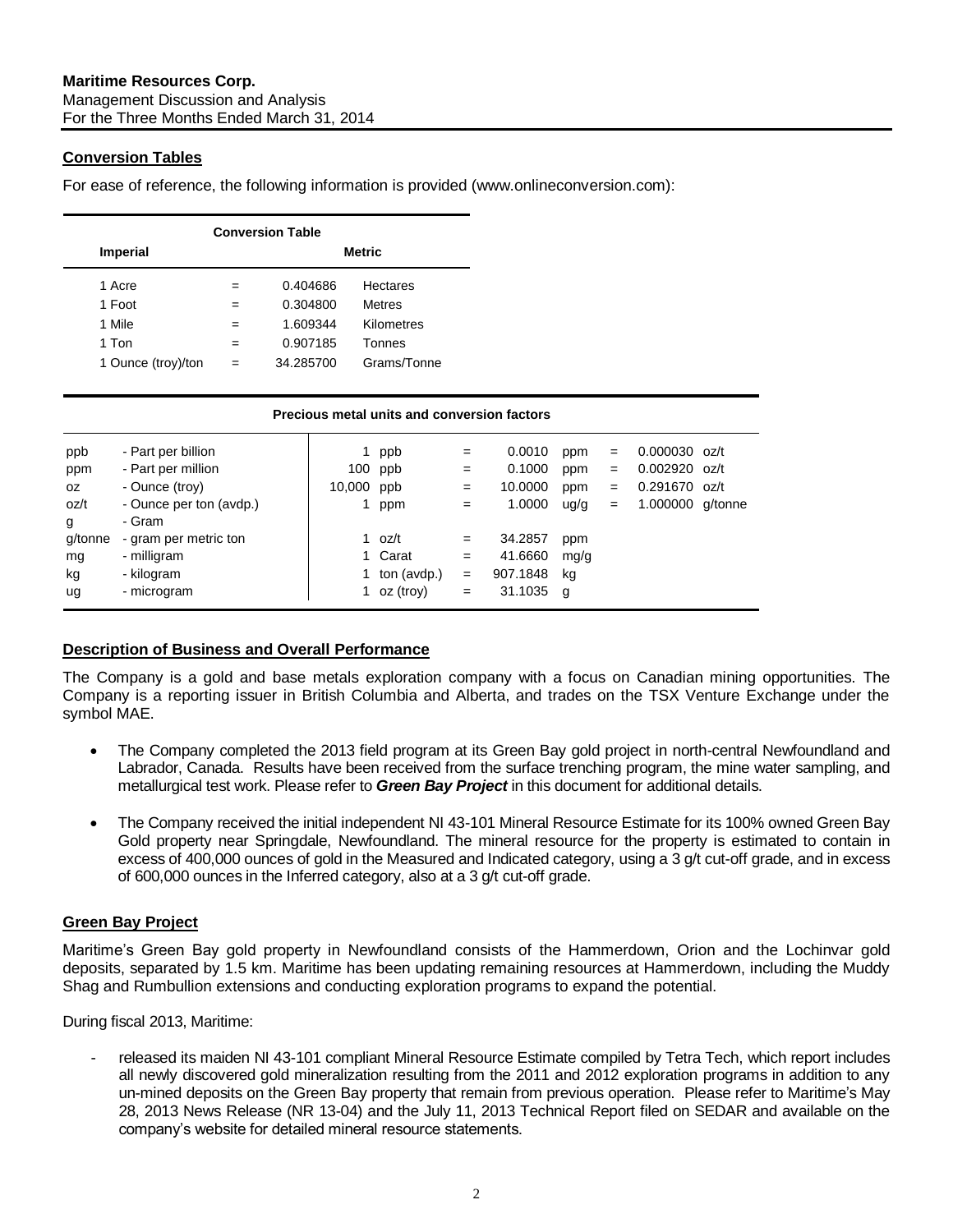- Maritime engaged the services of international engineering and project management company, AMEC, in St. John's, Newfoundland and Labrador, to assist initiating the first phases of permitting of its Green Bay gold project. Maritime also completed its 2013 field program at its Green Bay property. The main goals for the 2013 program were to further extend the Rumbullion Main vein system through trenching and sampling, initiate environmental baseline sampling including testing water in the flooded underground mine workings and metallurgical test work.
- Maritime received the results of testwork performed on samples of core from its Orion gold deposit located near Springdale, Newfoundland. A recovery of 96% of the contained gold was achieved using a coarse grind and conventional bulk sulphide flotation process. The material displayed favourable characteristics and floated very quickly with only a coarse grind necessary to liberate the gold bearing pyrite.

In the first quarter of 2014, Maritime staff started preparing the resource model of the Lochinvar deposit and planning of future work needed on Hammerdown and Orion that will be needed to convert Inferred Resources to Measured and Indicated Resources.

Expenditures incurred on the Green Bay property during the periods ended March 31, 2014 and December 31, 2013 are as follows:

|                                        |    | March 31, 2014 |    | December 31, 2013 |
|----------------------------------------|----|----------------|----|-------------------|
| Balance at the beginning of the period | \$ | 4,600,234      | \$ | 4,302,405         |
| <b>Exploration costs:</b>              |    |                |    |                   |
| Drilling                               |    | 1,125          |    | 5,988             |
| Geology and reports writing            |    | 40.891         |    | 277,621           |
| Property                               |    | 1,140          |    | 12,162            |
| Trenching                              |    |                |    | 11,489            |
| Mettallurgy                            |    |                |    | 16,132            |
| Reports                                |    |                |    | 18,300            |
| Other                                  |    |                |    | 10,035            |
|                                        |    | 43,156         |    | 351,727           |
| Less:                                  |    |                |    |                   |
| Recoveries & Grants                    |    |                |    | (53,898)          |
| Net additions                          |    | 43,156         |    | 297,829           |
| Balance at the end of the period       | S  | 4.643.390      | S  | 4,600,234         |

#### <span id="page-3-0"></span>**Summary of Quarterly Results and Discussion of Operations**

The selected information set out below has been gathered from the previous eight quarterly financial statements for each respective financial period and is based on IFRS and Canadian GAAP.

|                                          |    | Jun. 30<br>2012 |      | Sep. 30<br>2012          | Dec. 31<br>2012 |              | <b>Mar. 31</b><br>2013 |    | Jun. 30<br>2013 |    | Sep. 30<br>2013 |      | Dec. 31<br>2013 |    | <b>Mar. 31</b><br>2014 |
|------------------------------------------|----|-----------------|------|--------------------------|-----------------|--------------|------------------------|----|-----------------|----|-----------------|------|-----------------|----|------------------------|
| <b>Exploration and evaluation assets</b> | S  | 3,964,625       |      | 4.296.744 \$             | 4,302,405       | <sup>S</sup> | 4,420,998              |    | 4,434,173       | Ψ. | 4,530,926       |      | 4,600,234       | S. | 4,643,390              |
| G&A (incl. share based compensation)     |    | 105.375         | - \$ | 82.431 \$                | $112.895$ \$    |              | $256,263$ \$           |    | 160.727 \$      |    | 162,440 \$      |      | $110.396$ \$    |    | 151,565                |
| Share-based payments                     |    | 27,463 \$       |      | $4.148$ \$               | $(2,555)$ \$    |              | 112.196 \$             |    | $1,323$ \$      |    | 691             | - \$ | 316S            |    | 60                     |
| Adjusted G&A (less share-based comp.)    |    | 77.912 \$       |      | 78,283 \$                | $115.450$ \$    |              | 144,067                | -S | 159,404 \$      |    | 161.749 \$      |      | $110,080$ \$    |    | 151,505                |
| Deferred Tax Recovery (expense)          |    | $\blacksquare$  |      | $\overline{\phantom{a}}$ | $(7, 426)$ \$   |              | 64,950 \$              |    | $\blacksquare$  |    | $\blacksquare$  |      | $27.934$ \$     |    |                        |
| Loss                                     | \$ | (105,375) \$    |      | $(82, 431)$ \$           | $(120, 321)$ \$ |              | $(191, 313)$ \$        |    | (160,727) \$    |    | $(162, 440)$ \$ |      | $(82, 462)$ \$  |    | (151, 565)             |
| Loss per share                           |    |                 |      |                          |                 |              |                        |    |                 |    |                 |      |                 |    |                        |
| -basic and diluted                       |    | $(0.004)$ \$    |      | $(0.003)$ \$             | $(0.004)$ \$    |              | $(0.006)$ \$           |    | $(0.005)$ \$    |    | $(0.005)$ \$    |      | $(0.003)$ \$    |    | (0.005)                |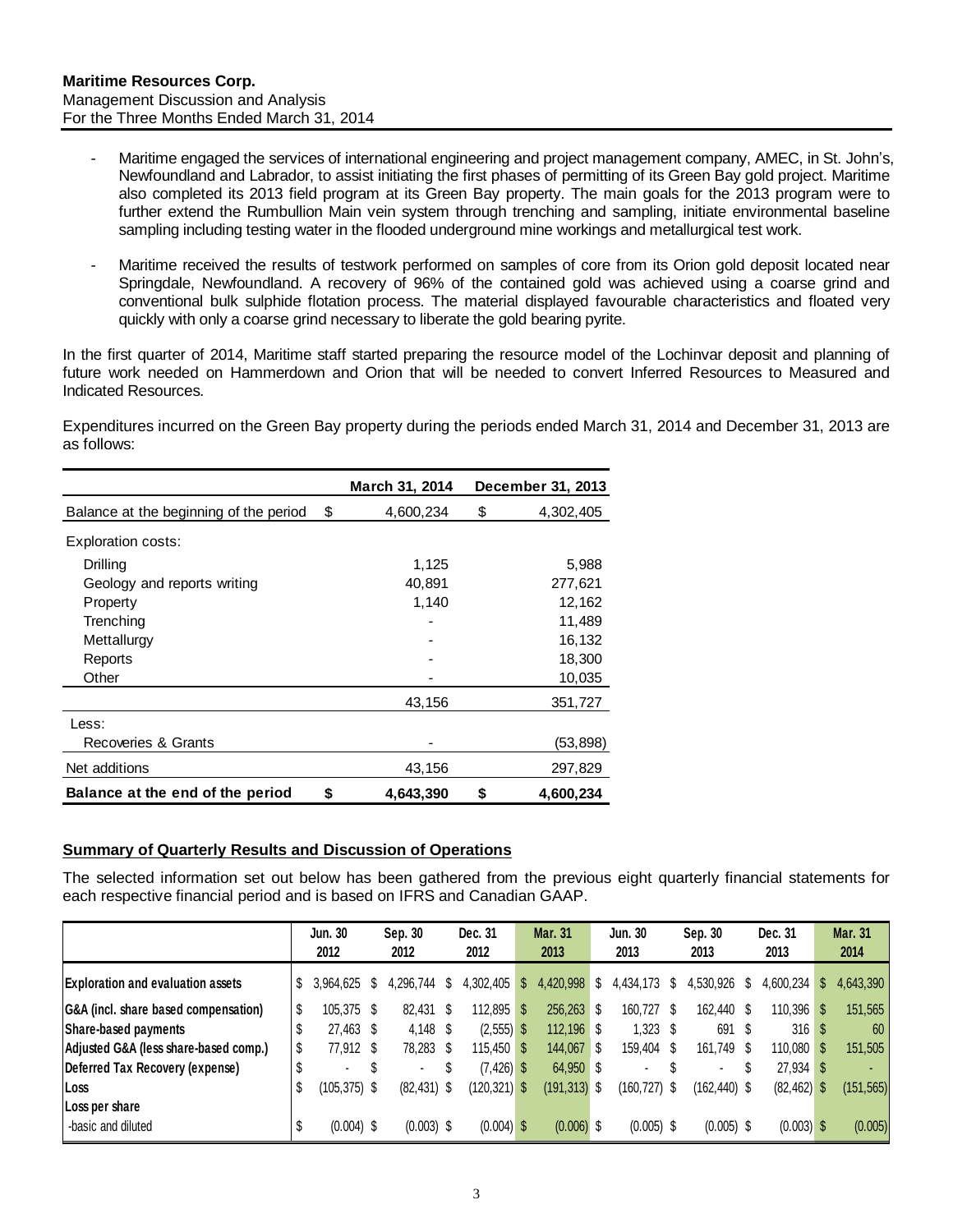#### **Non-IFRS Financial Measures**

Due to the adoption of the accounting standard for share-based payments, the Company's general and administrative quarterly expenses have fluctuated significantly. The granting and vesting of stock options is at the discretion of the Board of Directors and the resulting expenses do not reflect the normal operations of the Company. The Company has included "adjusted general and administrative expenses" without the share-based payments to be more reflective of normal operations. This financial measure does not have any standardized meaning prescribed by IFRS and may not be comparable to similar measures presented by other corporations or entities.

#### **Discussion of Operations**

#### *- Quarter ended March 31, 2014 results*

The Company incurred total general and administrative expenses of \$151,565 during the Period (2013: \$256,263). Included in general and administrative expenses is a non-cash expense of \$60 for share-based payments (2013: \$112,196). Share-based payments is a non-cash item, resulting from the application of the Black-Scholes Option Pricing Model using assumptions in respect of expected dividend yield average risk-free interest rates, expected life of the options and expected volatility. After deducting this non cash item, expenses were \$151,505 for the Period (2013: \$144,067), representing an increase of \$7,438 or approximately 5%.

The following are the major variances for the first quarters of fiscal 2014 and 2013:

- 1. Financing and interest expenses were \$2,959 for the Period, which represented an interest expense only (2013: amortized portion of the fair valued loan transaction cost of \$16,767 and interest of \$9,863).
- 2. Investor relations and promotion increased to \$40,815 for the Period (2013: \$17,259), due to costs incurred to promote the Company internationally, with the attendant travel costs.
- 3. Share-based payments of \$60 for the Period (2013: \$112,196) were recognized in respect of the vesting of stock option, in relation to the following:

|                       | 2014 | 2013    |
|-----------------------|------|---------|
| Accounting            | \$   | 4,253   |
| Consulting            |      | 59,548  |
| Investor relations    | 60   | 1,608   |
| Salaries and benefits |      | 46,787  |
|                       | \$   | 112,196 |

No stock options were granted, exercised, cancelled or forfeited during the Period (2013 – 675,000 stock options granted).

4. Professional fees increased by approximately 90% to \$21,904 (2013: \$11,485), primarily due to an increase in legal expenses.

#### <span id="page-4-0"></span>**Liquidity**

The financial statements are prepared on a 'going concern' basis, which contemplates that the Company will continue in operation for the foreseeable future and will be able to realize its assets and discharge its liabilities in the normal course of business. The Company's ability to continue as a going concern is dependent on its ability to raise additional funds or the attainment of profitable operations. The Company will need to raise or borrow money for exploration and administration expenditures, and to settle current liabilities, and to ensure it maintains sufficient funds to keep its claims and property agreements in good standing. Current sources of funding are undetermined, and management continues to review potential financings options. Although the Company has been successful at raising funds in the past through the issuance of share capital, it is uncertain whether it will be successful or able to continue to do so in the future.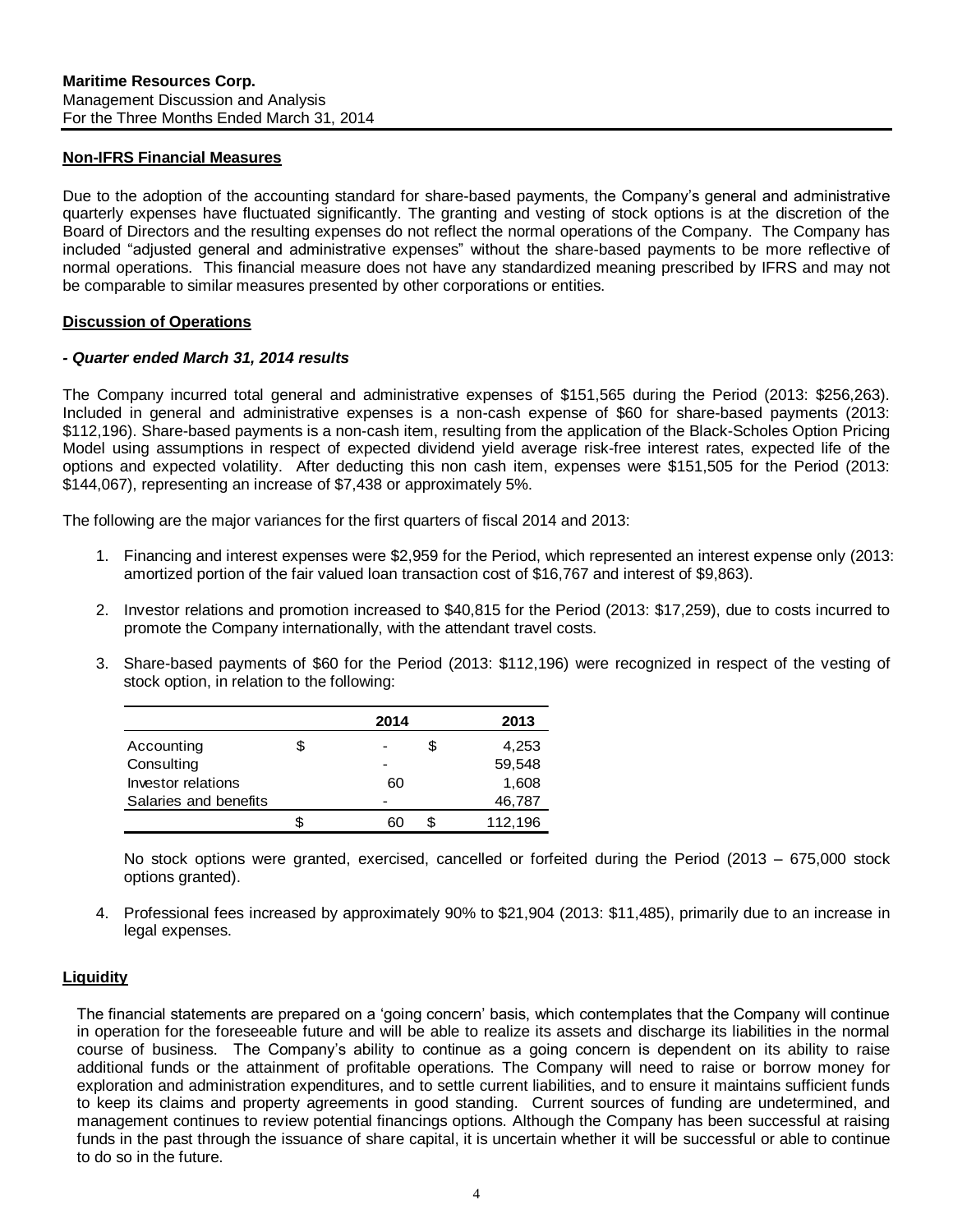At March 31, 2014 and December 31, 2013, the Company had:

- a deficit of \$1,560,687 (2013: \$1,409,122).
- working capital deficit of \$276,713 (2013: \$82,052).
- cash of \$23,531 (December 31, 2013: \$158,478).
- accounts payable and accrued liabilities, including interest payable on loan, of \$189,101 (December 31, 2013: \$140,693), which are due in the short term.
- loans of \$120,000 due within the year.

On May 9, 2014, the Company announced a non-brokered private placement for gross proceeds of up to \$750,000 by way of up to 2,400,000 non flow-through units (the "NFT Units") at \$0.25 per NFT Unit and up to 500,000 flow-through units (the "FT Units") at \$0.30 per FT Unit, subject to regulatory approval. Each NFT Unit will consist of one non flowthrough common share and one non-transferable share purchase warrant (the "Warrant'). Each FT Unit will consist of one flow-through common share and one Warrant, with each Warrant entitling the holder to purchase one non flowthrough common share at a price of \$0.35 per common share for 12 months following the date of closing.

#### <span id="page-5-0"></span>**Related Party Transactions**

The Company's related parties consist of companies owned by executive officers and directors. The Company incurred the following fees and expenses in the normal course of operations in connection with companies owned by key management and directors for the three months ended March 31, 2014 and 2013:

|                       | 2014   | 2013   |
|-----------------------|--------|--------|
| Consulting            | 36,900 | 40,900 |
| Directors' fees       | 22,500 | 22,500 |
| Geological consulting | 16.200 | 16,200 |
|                       | 75,600 | 79.600 |

During the Period, expenditures were charged by the following individuals, or entities owned or controlled by the following individuals:

|   | Consulting            | Sunnyside Financial Inc., a company owned by Eric Norton, CEO, President and a Director |
|---|-----------------------|-----------------------------------------------------------------------------------------|
|   |                       | JD Consulting Ltd., a company owned by Janice Davies, Corporate Secretary               |
|   |                       | Venturex Consulting, a company owned by Jeannine Webb, CFO                              |
| ۰ | Directors' fees       | Maynard Brown                                                                           |
|   |                       | David McCue                                                                             |
|   |                       | Allan Williams                                                                          |
|   |                       | Douglas Fulcher                                                                         |
|   |                       | Peter Mercer                                                                            |
| ۰ | Geological consulting | B.H. Kahlert & Associates Ltd., a company owned by Bernard Kahlert, Director            |

During the three months ended March 31, 2014, the Company was charged \$21,796 (2013 - \$27,793) by a company related by virtue of common directorship and which, at March 31, 2014, held approximately 36% of the Company's issued and outstanding shares, in respect of office administration, accounting, rent, insurance and investor relation expenses. At March 31, 2014, accounts payable and accrued liabilities included \$4,486 (2013 - \$5,381) due to that party.

At March 31, 2014, \$120,000 (2013: \$400,000) of loan principal remained unpaid, of which \$95,000 (2013: \$182,500) was provided by key management personnel, directors, and a significant shareholder of the Company. In relation to the outstanding loans payable at March 31, 2014, interest payable of \$3,956 (December 31, 2013: \$1,614) was owed to related parties.

Effective with October 1, 2012, the Company agreed to compensate its 5 non-executive directors for their services, as to \$1,500 per month for each non-executive director. At March 31, 2014, all these fees remained unpaid.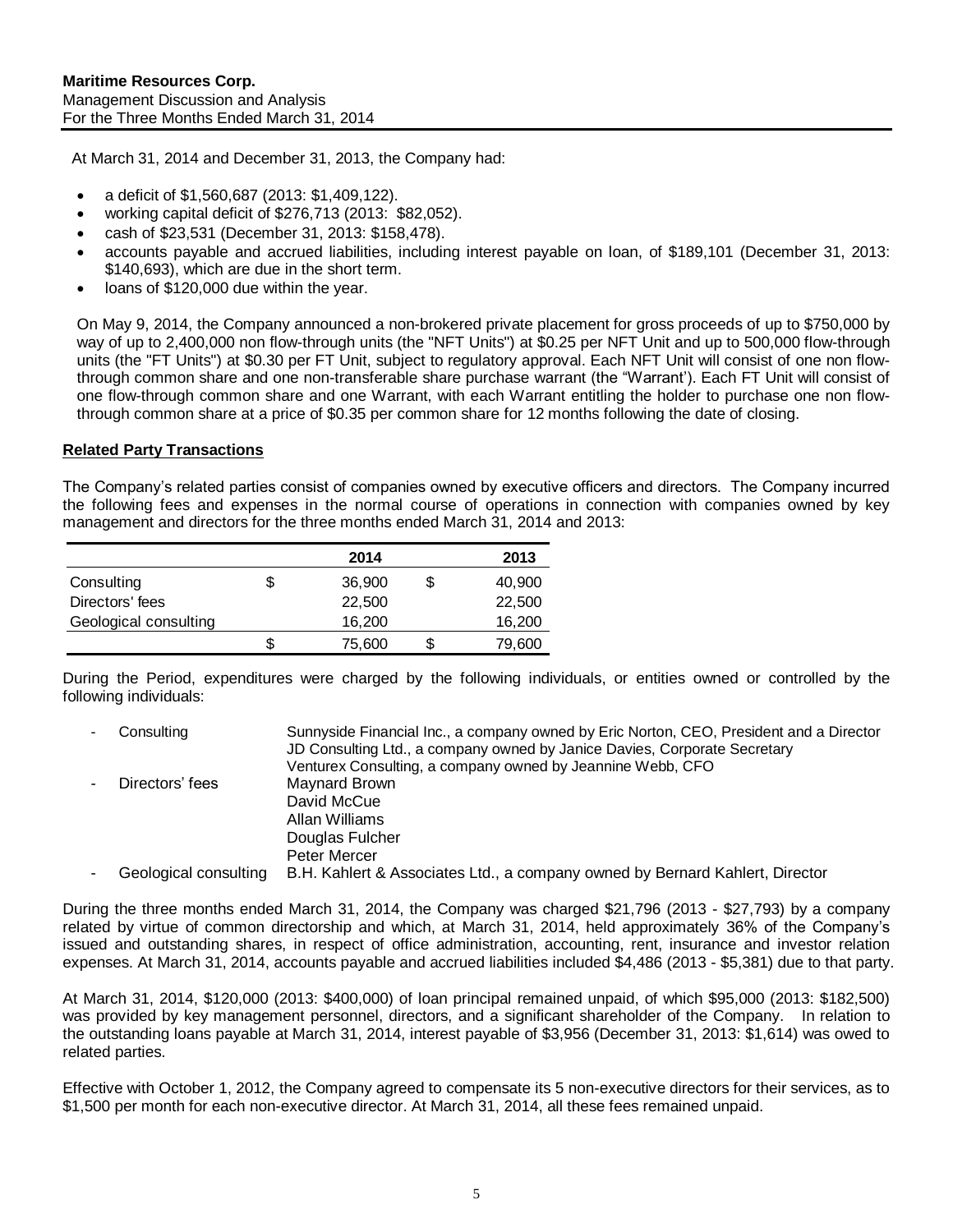#### <span id="page-6-0"></span>**Compensation of Key Management Personnel**

Key management personnel consists of Eric Norton (CEO, President and a Director of the Company), Jeannine Webb (CFO), Bernard Kahlert (a Director of the Company), Janice Davies (Corporate Secretary) and the non-executive Directors of the Company (Maynard Brown, David McCue, Douglas Fulcher, Allan Williams and Peter Mercer).

Key management personnel consist of the directors and executive officers of the Company. The remuneration, including stock-based compensation, of key management personnel during the periods ended March 31, 2014 and 2013 were as follows:

|                       | 2014   | 2013         |
|-----------------------|--------|--------------|
| Consulting            | 36,900 | \$<br>40,900 |
| Directors' fees       | 22,500 | 22,500       |
| Geological consulting | 16.200 | 16,200       |
| Share-based payments  | -      | 93,574       |
|                       | 75,600 | 173,174      |

Key management personnel were not paid post-employment benefits, termination benefits or other long-term benefits during the Period.

# <span id="page-6-1"></span>**Proposed Transactions**

There are no proposed transactions to be reported.

#### <span id="page-6-2"></span>**Off Balance Sheet Arrangements**

The Company has no off balance sheet arrangements.

#### <span id="page-6-3"></span>**Subsequent Events**

- (a) On April 30, 2014, incentive stock options allowing for the purchase of up to, in the aggregate,10,000 common shares of the Company at \$0.20 per share were forfeited.
- (b) On May 9, 2014, the Company announced a non-brokered private placement for gross proceeds of up to \$750,000 by way of up to 2,400,000 non flow-through units (the "NFT Units") at \$0.25 per NFT Unit and up to 500,000 flowthrough units (the "FT Units") at \$0.30 per FT Unit, subject to regulatory approval. Each NFT Unit will consist of one non flow-through common share and one non-transferable share purchase warrant (the "Warrant'). Each FT Unit will consist of one flow-through common share and one Warrant, with each Warrant entitling the holder to purchase one non flow-through common share at a price of \$0.35 per common share for 12 months following the date of closing. Consulting 2014<br>
Conclusion Sea and Conclusion 22,500<br>
Show-based payments<br>
Show-based payments<br>
Show-based payments<br>
Show-based payments<br>
Show-based payments<br>
Key management personnel were not paid post-employment benefit

#### <span id="page-6-4"></span>**Disclosure Controls and Internal Controls over Financial Reporting**

The Company's CEO and CFO are responsible for establishing and maintaining disclosure controls and procedures and internal controls over financial reporting for the Company.

In accordance with the requirements of National Instrument 52-109, Certification and Disclosure in the Company's annual and interim filings, evaluations of the design and operating effectiveness of disclosure controls and procedures ("DC&P") and the design effectiveness of internal control over financial reporting ("ICFR") were carried out under the supervision of the CEO and CFO as of the end of the period covered by this report.

The CEO and CFO have concluded that the design and operation of disclosure controls and procedures were adequate and effective to provide reasonable assurance that material information relating to the Company would have been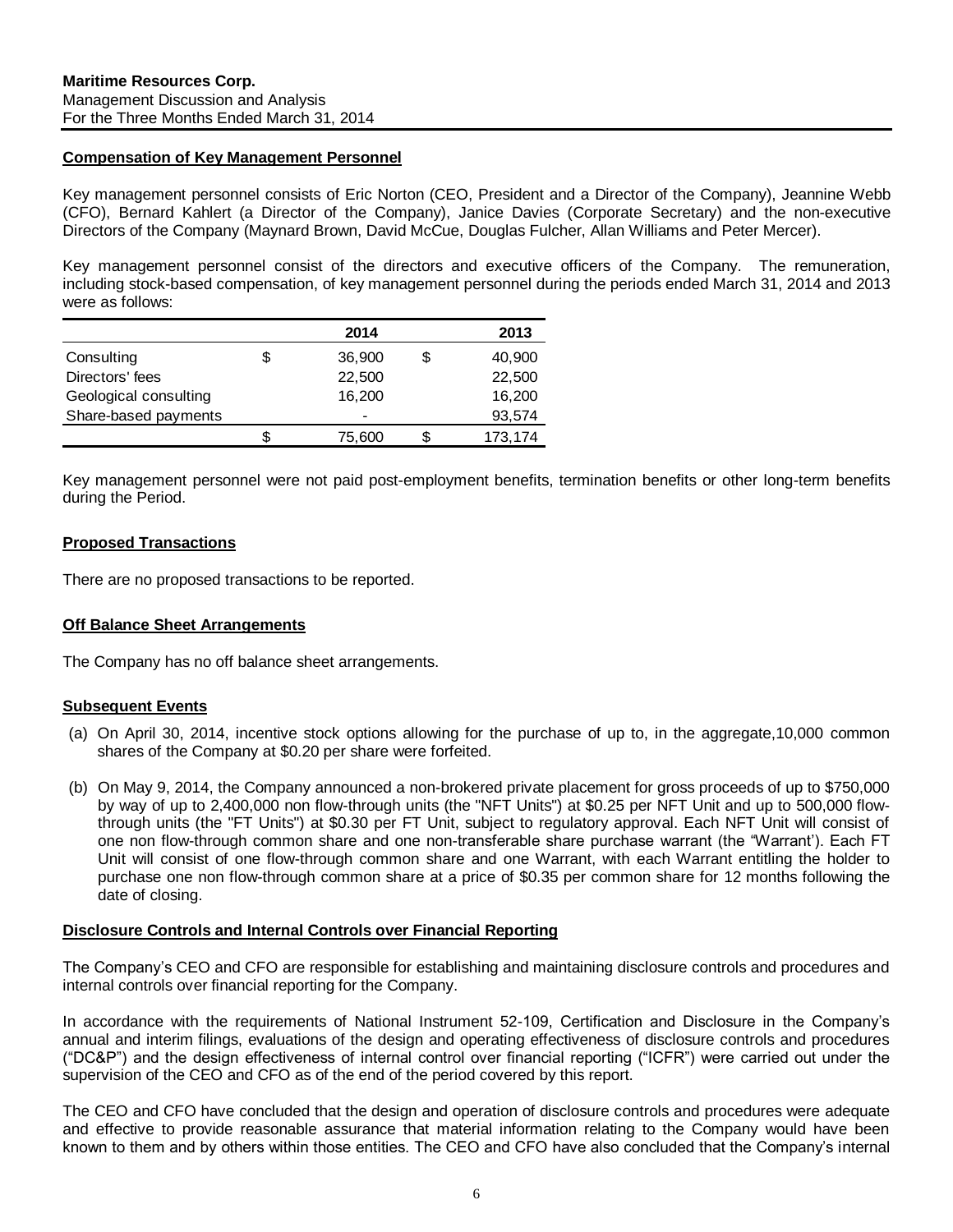controls over financial reporting are designed effectively to provide reasonable assurance regarding the reliability of financial reporting and the preparation of financial statements for external purposes in accordance with IFRS.

While there were no changes that occurred for the most recent fiscal period that have materially affected the Company's internal control procedures, the CEO and CFO will continue to attempt to identify areas to improve controls and intend to incorporate such improvements.

Maritime Resources Corp. disclosed that:

(1) the Company is not required to certify the design and evaluation of the Company's DC&P and ICFR and has not completed such an evaluation; and

(2) inherent limitations on the ability of the certifying officers to design and implement on a cost effective basis DC&P and ICFR for the Company may result in additional risks to the quality, reliability, transparency and timeliness of interim and annual filings and other reports provided under securities legislation.

#### <span id="page-7-0"></span>**Risks and Uncertainties Related to the Company's Business**

Resource exploration is a speculative business and involves a high degree of risk. There is a significant probability that the expenditures made by the Company in exploring its properties will not result in discoveries of commercial quantities of minerals. A high level of ongoing expenditures is required to locate and estimate ore reserves, which are the basis for further development of a property. Capital expenditures to attain commercial production stage are also very substantial. The following sets out the principal risks faced by the Company.

Exploration.The Company is seeking mineral deposits on exploration projects where there are not yet established commercial quantities. There can be no assurance that economic concentrations of minerals will be determined to exist on the Company's property holdings within existing investors' investment horizons or at all. The failure to establish such economic concentrations could have a material adverse outcome on the Company and its securities. The Company's planned programs and budgets for exploration work are subject to revision at any time to take into account results to date. The revision, reduction or curtailment of exploration programs and budgets could have a material adverse outcome on the Company and its securities.

Market.The Company's securities trade on public markets and the trading value thereof is determined by the evaluations, perceptions and sentiments of both individual investors and the investment community taken as a whole. Such evaluations, perceptions and sentiments are subject to change; both in short term time horizons and longer term time horizons. An adverse change in investor evaluations, perceptions and sentiments could have a material adverse outcome on the Company and its securities.

Commodity Price.The Company's exploration projects are primarily related to exploration for gold and other precious metals in Canada. While these minerals have recently been the subject of significant price increases from levels prevalent earlier in the decade, there can be no assurance that such price levels will continue, or that investors' evaluations, perceptions, beliefs and sentiments will continue to favour these target commodities. An adverse change in these commodities' prices, or in investors' beliefs about trends in those prices, could have a material adverse outcome on the Company and its securities.

Title. Although the Company has exercised the usual due diligence with respect to title to properties in which it has interests, there is no guarantee that title to the properties will not be challenged or impugned. The Company's mineral property interests may be subject to prior unregistered agreements or transfers or land claims, and title may be affected by undetected defects.

Financing.Exploration and development of mineral deposits is an expensive process, and frequently the greater the level of interim stage success the more expensive it can become. The Company has no producing properties and generates no operating revenues; therefore, for the foreseeable future, it will be dependent upon selling equity in the capital markets to provide financing for its continuing substantial exploration budgets. While the Company has been successful in obtaining financing from the capital markets for its projects in recent years, there can be no assurance that the capital markets will remain favourable in the future, and/or that the Company will be able to raise the financing needed to continue its exploration programs on favourable terms, or at all. Restrictions on the Company's ability to finance could have a material adverse outcome on the Company and its securities.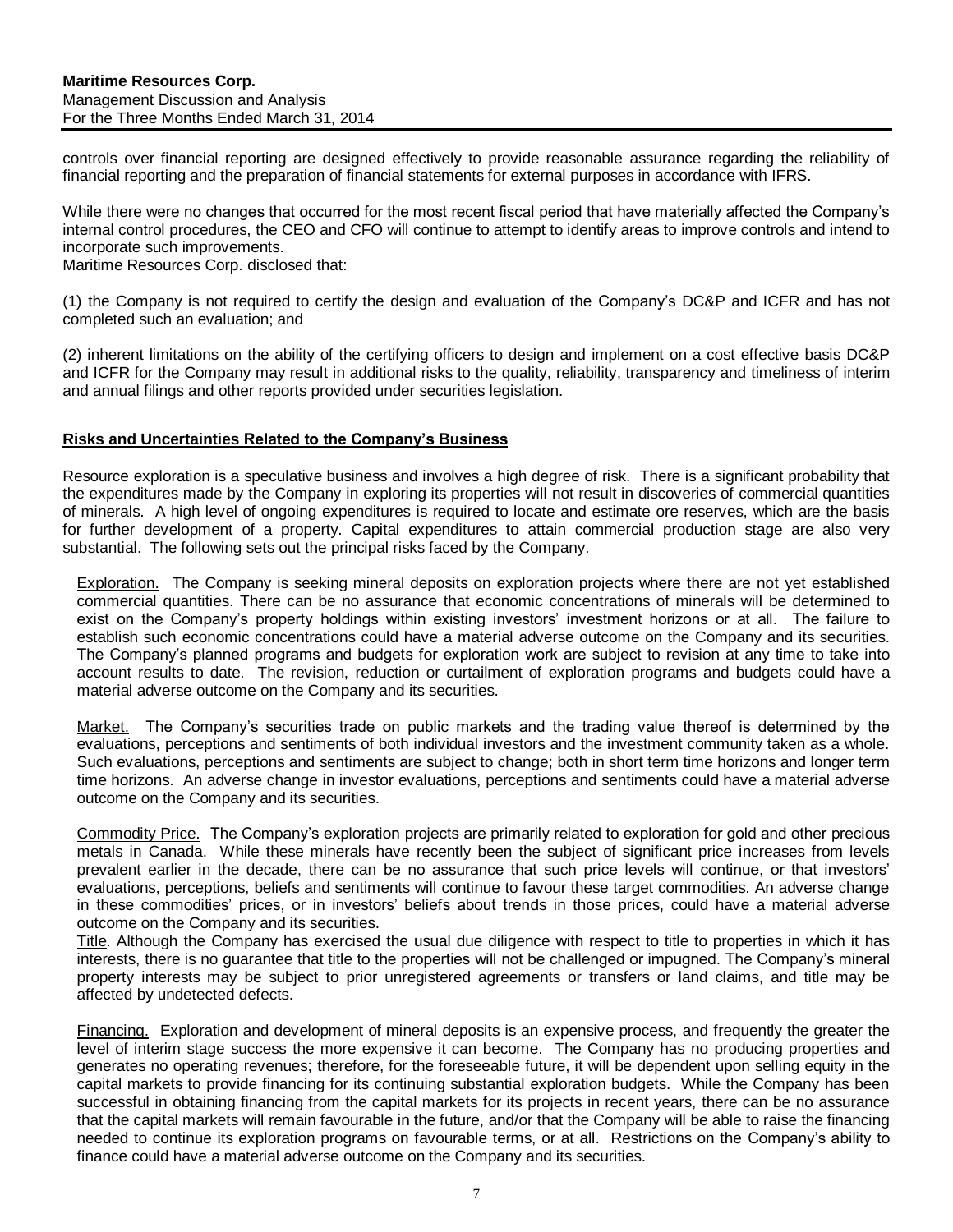Share Price Volatility and Price Fluctuations.In recent years, the securities markets in Canada have experienced a high level of price and volume volatility, and the market prices of securities of many companies, particularly junior mineral exploration companies like the Company, have experienced wide fluctuations which have not necessarily been related to the operating performance, underlying asset values or prospects of such companies. There can be no assurance that these price fluctuations and volatility will not continue to occur.

Key Personnel. The Company's exploration efforts are dependent to a large degree on the skills and experience of certain of its key personnel. The Company does not maintain "key man" insurance policies on these individuals. Should the availability of these persons' skills and experience be in any way reduced or curtailed, this could have a material adverse outcome on the Company and its securities.

Competition.Significant and increasing competition exists for the limited number of mineral property acquisition opportunities available. As a result of this competition, some of which is with large established mining companies with substantial capabilities and greater financial and technical resources than the Company, the Company may be unable to acquire additional attractive mineral properties on terms it considers acceptable.

Realization of Assets. Exploration and evaluation assets comprise a substantial portion of the Company's assets. Realization of the Company's investment in these assets is dependent upon the establishment of legal ownership, the attainment of successful production from the properties or from the proceeds of their disposal. Resource exploration and development is highly speculative and involves inherent risks. While the rewards if an ore body is discovered can be substantial, few properties that are explored are ultimately developed into producing mines. There can be no assurance that current exploration programs will result in the discovery of economically viable quantities of ore. The amounts shown for acquisition costs and deferred exploration expenditures represent costs incurred to date and do not necessarily reflect present or future values.

Environmental and Other Regulatory Requirements.The current or future operations of the Company, including development activities and commencement of production on its properties, require permits from various governmental authorities and such operations are and will be subject to laws and regulations governing prospecting, development, mining, production, exports, taxes, labour standards, occupational health, waste disposal, toxic substances, land use, environmental protection, safety and other matters. Companies engaged in the development and operation of mines and related facilities generally experience increased costs, and delays in production and other schedules as a result of the need to comply with applicable laws, regulations and permits. There can be no assurance that approvals and permits required to commence production on its properties will be obtained on a timely basis, or at all. Additional permits and studies, which may include environmental impact studies conducted before permits can be obtained, may be necessary prior to operation of the properties in which the Company has interests and there can be no assurance that the Company will be able to obtain or maintain all necessary permits that may be required to commence construction, development or operation of mining facilities at these properties on terms which enable operations to be conducted at economically justifiable costs. Failure to comply with applicable laws, regulations, and permitting requirements may result in enforcement actions thereunder, including orders issued by regulatory or judicial authorities causing operations to cease or be curtailed, and may include corrective measures requiring capital expenditures, installation of additional equipment, or remedial actions. Parties engaged in mining operations or extraction operations may be required to compensate those suffering loss or damage by reason of such activities and may have civil or criminal fines or penalties imposed for violations of applicable laws or regulations.

Amendments to current laws, regulations and permits governing operations and activities of mining companies, or more stringent implementation thereof, could have a material adverse impact on the Company and cause increases in capital expenditures or production costs or reduction in levels of production at producing properties or abandonment or delays in development of new mineral exploration properties. To the best of the Company's knowledge, it is currently operating in compliance with all applicable environmental regulations.

History of Net Losses; Accumulated Deficit; Lack of Revenue from Operations. The Company has incurred net losses to date. The Company has not yet had any revenue from the exploration activities on its properties. Even if the Company commences development of certain of its properties, the Company may continue to incur losses. There is no certainty that the Company will produce revenue, operate profitably or provide a return on investment in the future.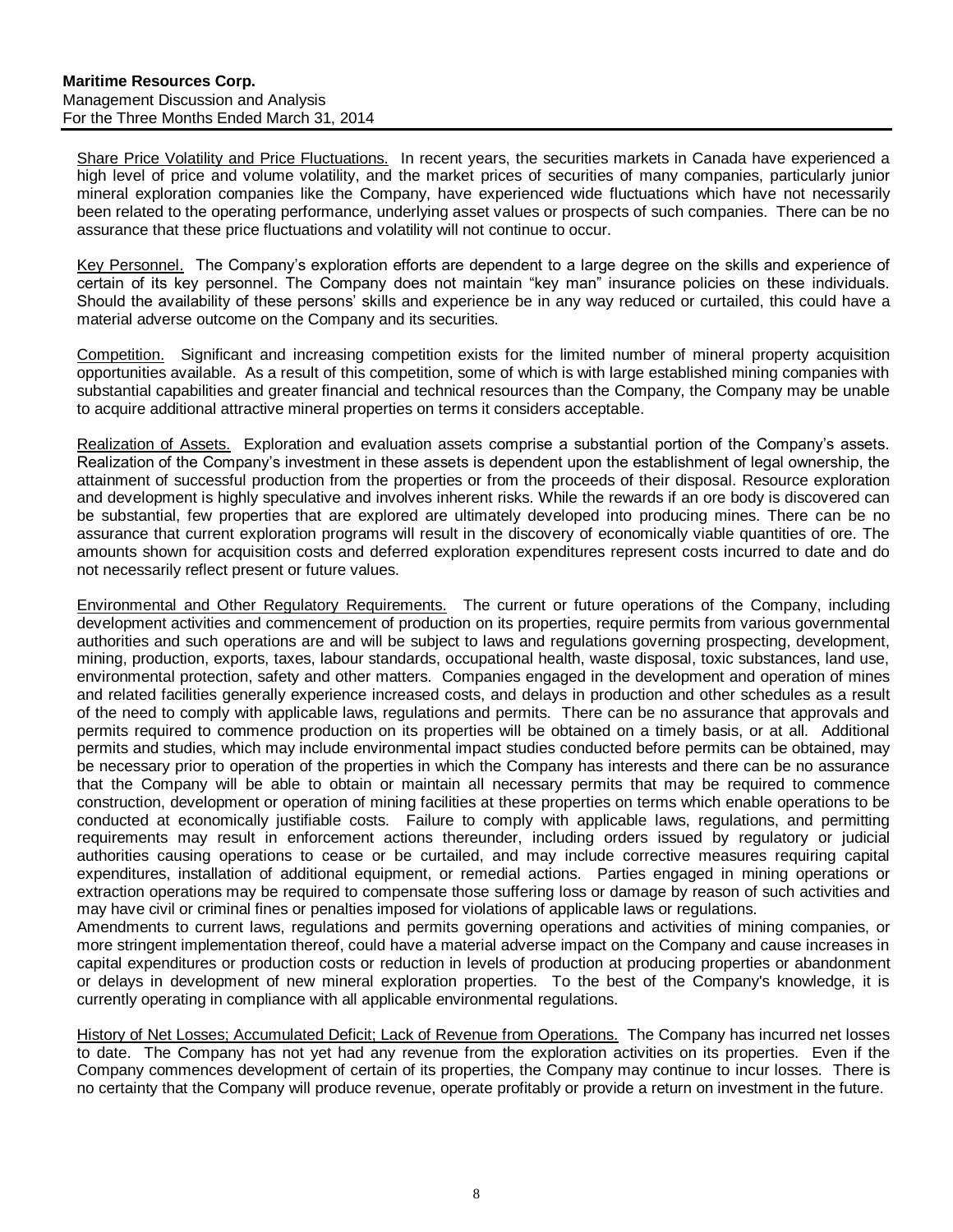Uninsurable. The Company and its subsidiaries may become subject to liability for pollution, fire, explosion and other risks against which it cannot insure or against which it may elect not to insure. Such events could result in substantial damage to property and personal injury. The payment of any such liabilities may have a material, adverse effect on the Company's financial position.

Legal Proceedings. As at the date of the Report, there were no legal proceedings against or by the Company.

Critical Accounting Estimates.In the preparation of financial information, management makes judgments, estimates and assumptions that affect, amongst other things, the carrying value of its mineral property assets. All deferred mineral property expenditures are reviewed, on a property-by-property basis, to consider whether there are any conditions that may indicate impairment. When the carrying value of a property exceeds its net recoverable amount that may be estimated by quantifiable evidence of an economic geological resource or reserve, joint venture expenditure commitments or the Company's assessment of its ability to sell the property for an amount exceeding the deferred costs, a provision is made for the impairment in value. Management's estimates of exploration, operating, capital and reclamation costs, if any, are subject to certain risks and uncertainties which may affect the recoverability of mineral property costs. Although management has used its best judgment to estimate of these factors, it is possible that changes could occur in the near term that could adversely affect management's estimate of the net cash flow to be generated from its properties. The Company also uses the Black-Scholes Option Pricing Model in relation to share based payments. Option pricing models require the input of highly subjective assumptions including the expected price volatility. Changes in the subjective input assumptions can materially affect the fair value estimate, and therefore the existing models do not necessarily provide a reliable single measure of the fair value of the Company's stock options granted/vested during the period.

#### <span id="page-9-0"></span>**Other MD&A Disclosure Requirements**

#### **New Accounting Policies**

# **Standards, Amendments and Interpretations Affecting the 2014 and Future Year-Ends**

New accounting standards not yet adopted

• IFRS 9, "Financial Instruments: Classification and Measurement" is effective for annual periods beginning on or after January 1, 2015.

The Company is currently evaluating the impact of this new and amended standard on its financial statements. The impact is not expected to have a material impact on the statements of financial position or results of operations.

#### **Financial Instruments & Other Instruments**

The Company has classified its cash as fair value through profit or loss (using level 1 of the fair value hierarchy); receivables (excluding tax arrangements) as loans and receivables; and accounts payable and accrued liabilities and loans as other financial liabilities.

(a) Fair value

The carrying values of cash, receivables, and accounts payable and accrued liabilities approximate their fair values due to the short-term maturity of these financial instruments.

(b) Credit risk

Credit risk is the risk that a counter party to a financial instrument will fail to discharge its contractual obligations. The Company is exposed to credit risk with respect to its cash, restricted cash and receivables, other than Goods and Services Tax ("GST") and, until March 31, 2013, Harmonized Sales Tax ("HST") and government funding receivable. The maximum exposure to loss arising from accounts receivable is equal to their carrying amounts.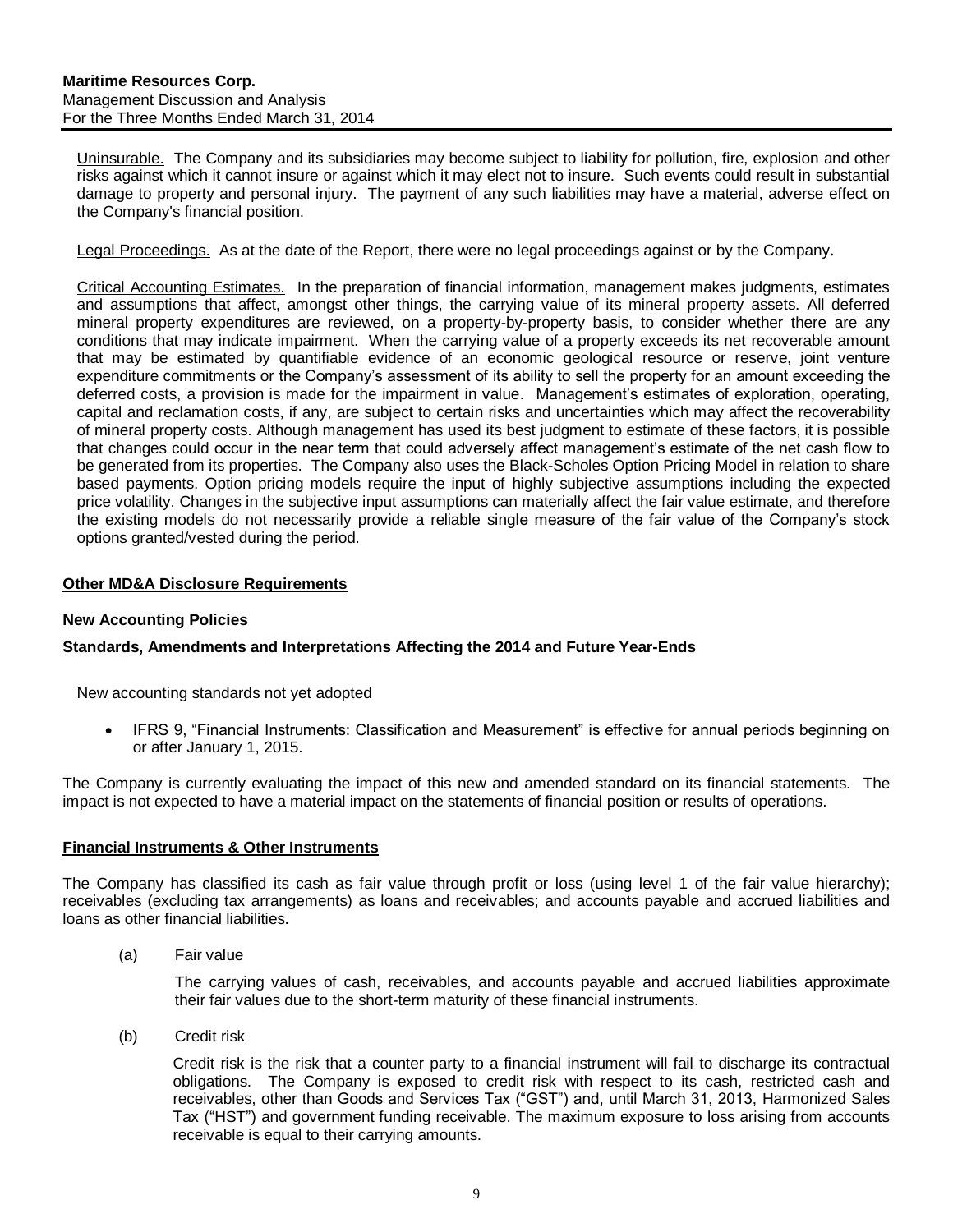The Company manages credit risk with respect to its cash by maintaining demand deposits with a major Canadian financial institution; however, this exposes the Company's cash to concentration of credit risk as all amounts are held at a single institution.

There were no changes in the Company's approach to risk during the period ended March 31, 2014.

### **Outstanding Share Data**

.

As at the Report Date, the Company had:

- 33,403,130 common shares issued and outstanding.
- incentive stock options allowing for the purchase of shares in the capital of the Company, as to:

|             | <b>Number of Options</b> | <b>Exercise</b> | <b>Expiry Date</b> |
|-------------|--------------------------|-----------------|--------------------|
|             | 1,000,000                | \$0.150         | 01-Oct-15          |
|             | 150,000                  | \$0.165         | 26-Nov-15          |
|             | 390,000                  | \$0.200         | 14-Dec-16          |
|             | 200,000                  | \$0.175         | 26-Apr-17          |
|             | 675,000                  | \$0.200         | 21-Jan-18          |
| Outstanding | 2,415,000                |                 |                    |
| Exercisable | 2,415,000                |                 |                    |